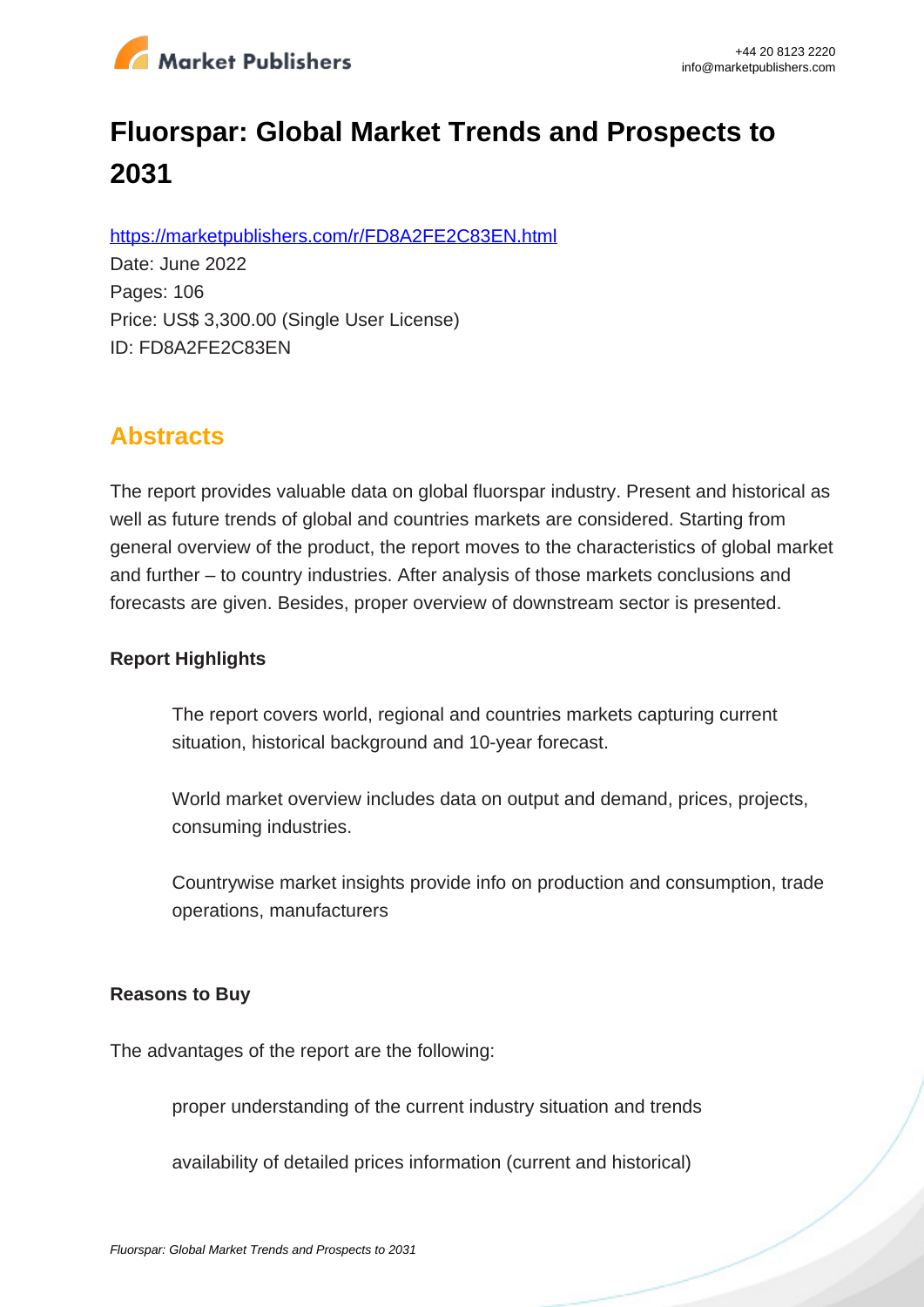

#### useful data on countries positions in global market

#### search for partners or data on current and potential competitors

#### thorough market forecast for planning

\*Please note that Fluorspar: Global Market Trends and Prospects to 2031 is a half ready publication and contents are subject to changes and additions. We have all data necessary for report preparation but it needs to be retrieved from our databases, organized in a report, updated with the latest information and thus the complete study will be presented. This process takes 4-5 business days after the order is placed. Thus, our clients always obtain a revised and updated version of each report. Please note that we do not charge for an updating procedure.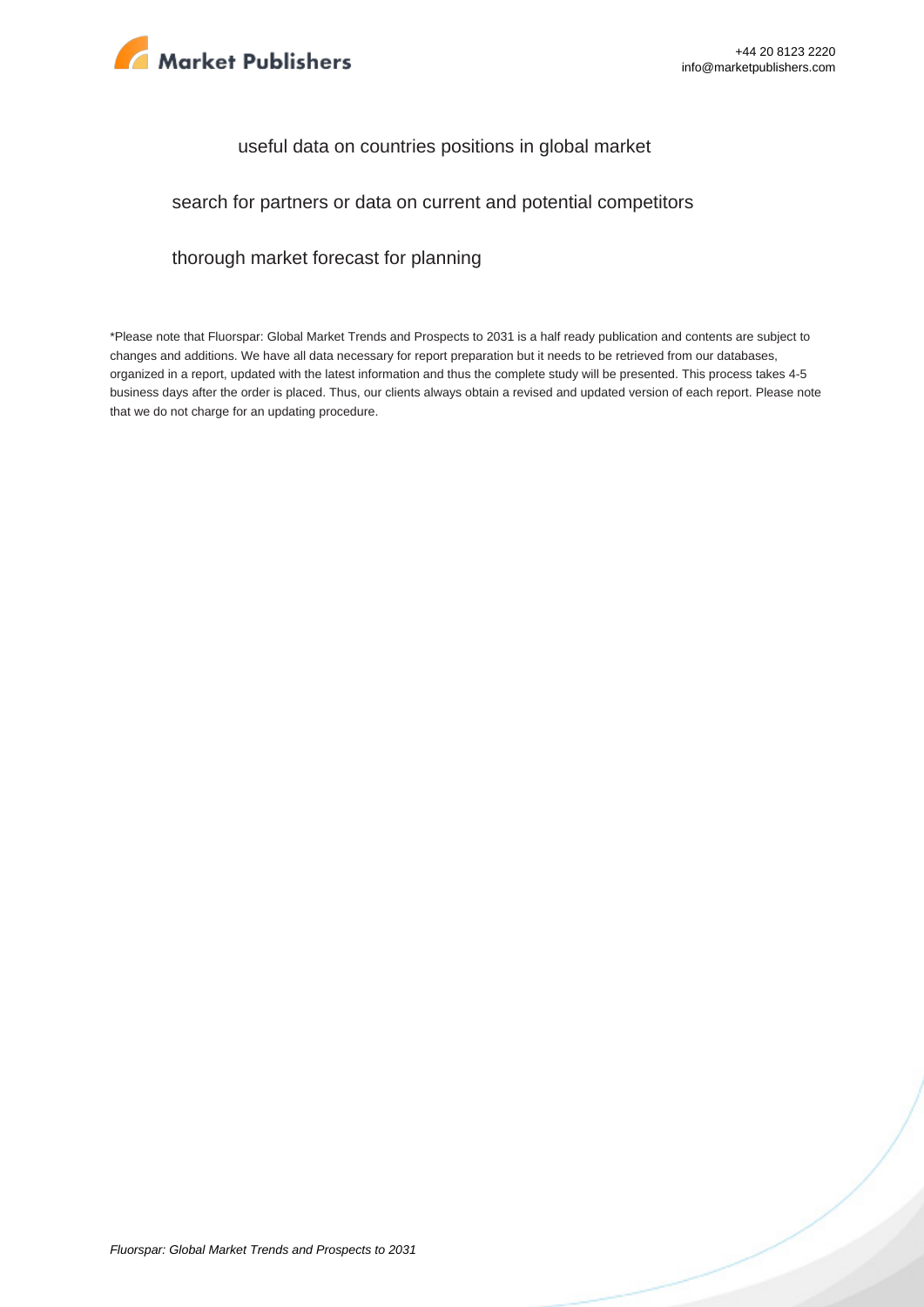

# **Contents**

#### **DISCLAIMER**

#### **RESEARCH METHODOLOGY**

### **1. WORLD FLUORSPAR INDUSTRY**

- 1.1. General data about fluorspar
- 1.2. Fluorspar market trends
	- Resources globally
	- Fluorspar production and consumption
	- Demand structure
- 1.3. Fluorspar prices

#### **2. FLUORSPAR INDUSTRY IN EUROPE**

- 2.1. Germany
- 2.2. Spain

#### **3. FLUORSPAR INDUSTRY IN CIS**

- 3.1. Kazakhstan
- 3.2. Russia

#### **4. FLUORSPAR INDUSTRY IN ASIA PACIFIC**

- 4.1. China
- 4.2. India
- 4.3. Mongolia

#### **5. FLUORSPAR INDUSTRY IN NORTH AMERICA**

5.1. USA

#### **6. FLUORSPAR INDUSTRY IN LATIN AMERICA**

#### 6.1. Argentina

6.2. Brazil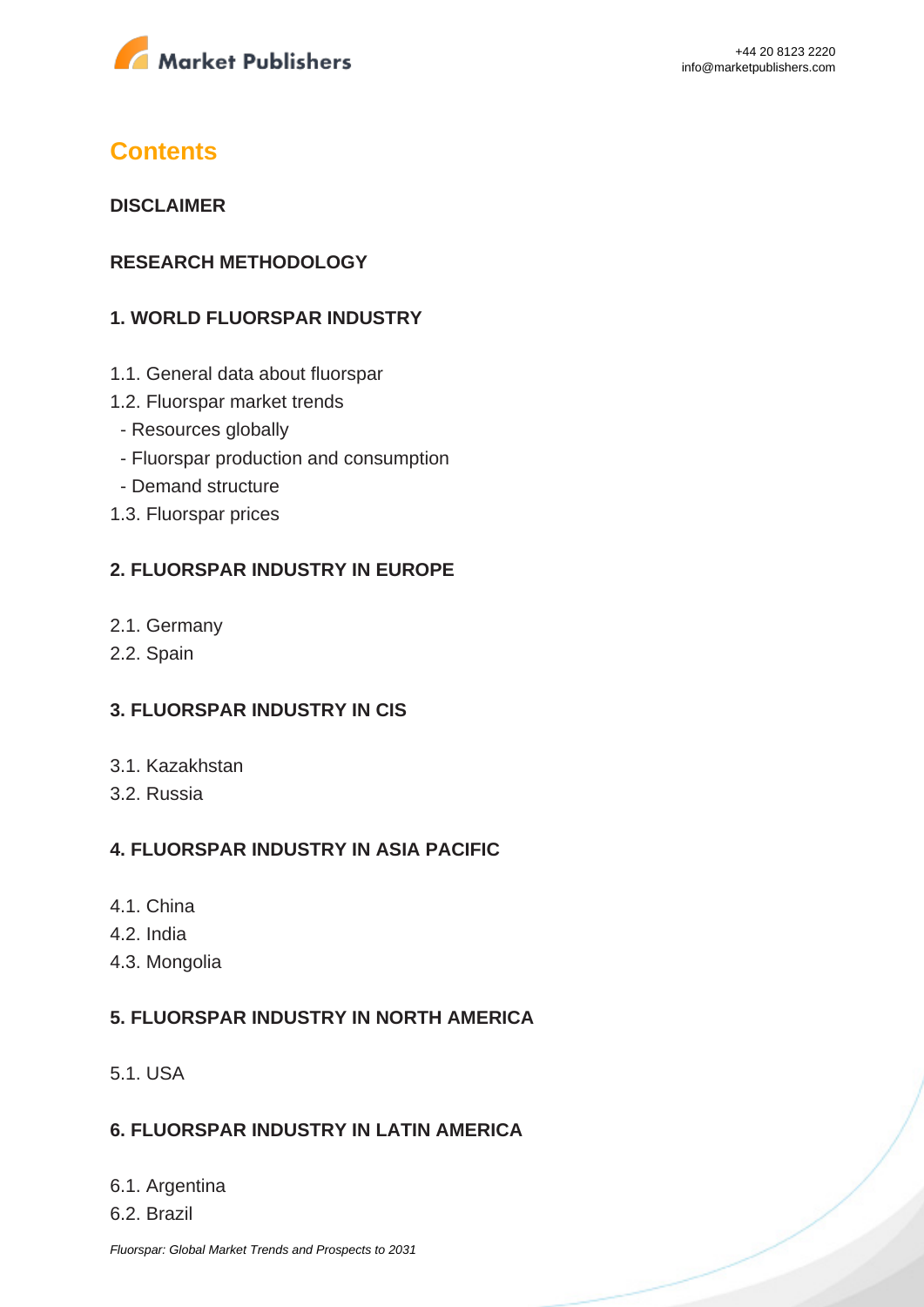

#### 6.3. Mexico

#### **7. FLUORSPAR INDUSTRY IN MIDDLE EAST AND AFRICA**

- 7.1. Iran
- 7.2. Morocco
- 7.3. South Africa

#### **8. FLUORSPAR MARKET FORECAST TO 2031**

- 8.1. Production forecast, projects
- 8.2. Demand future trends
- 8.3. Consuming industries